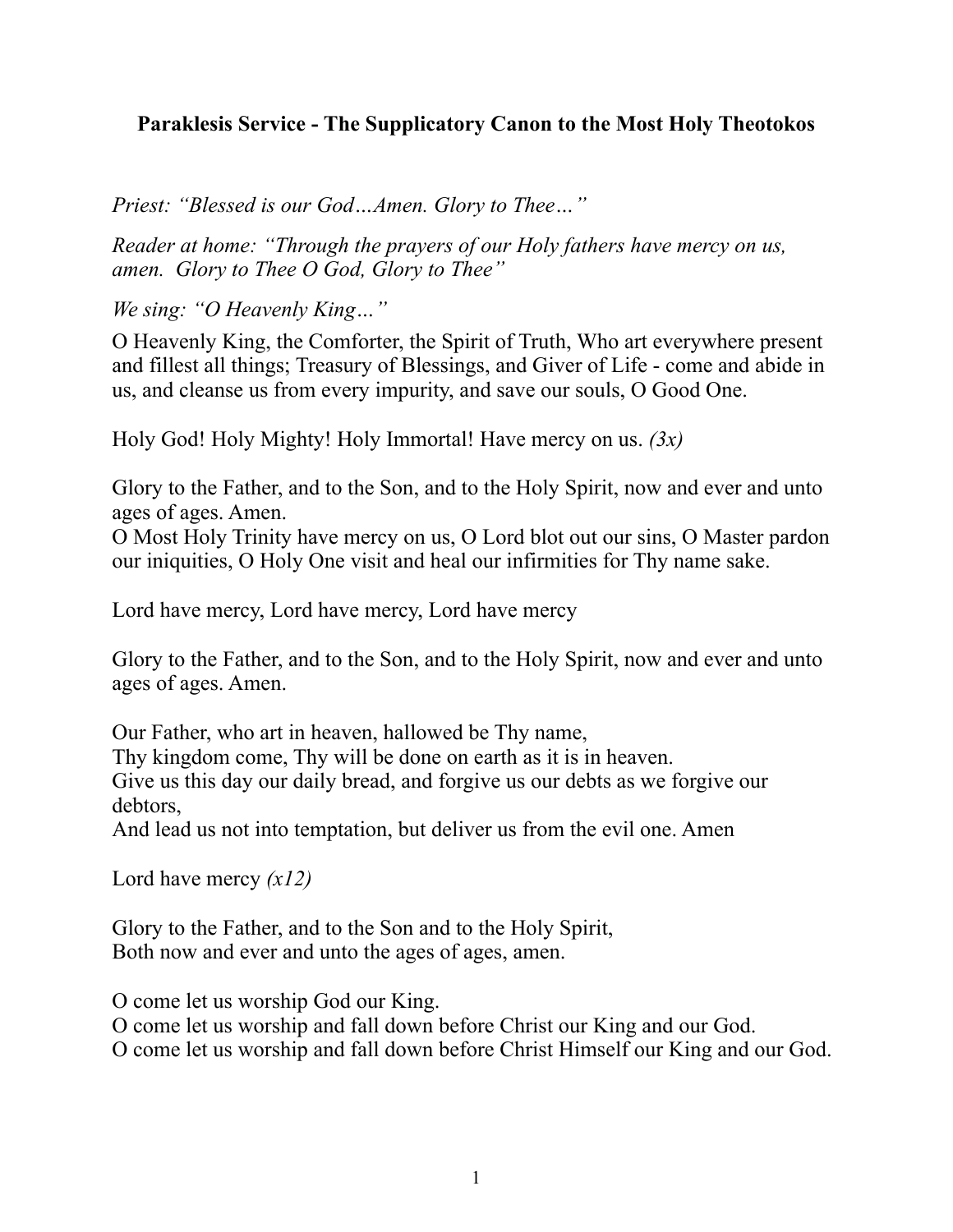#### **Psalm 142**

*Reader*: O Lord, hear my prayer, give ear unto my supplication in Thy truth; hearken unto me in Thy righteousness. And enter not into judgment with Thy servant, for in Thy sight shall no man living be justified. For the enemy hath persecuted my soul; he hath humbled my life down to the earth. He hath sat me in darkness as those that have been long dead, and my spirit within me is become despondent; within me my heart is troubled. I remembered days of old, I meditated on all Thy works, I pondered on the creations of Thy hands. I stretched forth my hands unto Thee; my soul thirsteth after Thee like a waterless land. Quickly hear me, O Lord; my spirit hath fainted away. Turn not Thy face away from me, lest I be like unto them that go down into the pit. Cause me to hear Thy mercy in the morning; for in Thee have I put my hope. Cause me to know, O Lord, the way wherein I should walk; for unto Thee have I lifted up my soul. Rescue me from mine enemies, O Lord; unto Thee have I fled for refuge. Teach me to do Thy will, for Thou art my God. Thy good Spirit shall lead me in the land of uprightness; for Thy name's sake, O Lord, shalt Thou quicken me. In Thy righteousness shalt Thou bring my soul out of affliction, and in Thy mercy shalt Thou utterly destroy mine enemies. And Thou shalt cut off all them that afflict my soul, for I am Thy servant.

# *Priest/Deacon (or reader at home):* In the 4<sup>th</sup> Tone, **The Lord is God, and hath appeared unto to us; blessed is he that cometh in the Name of the Lord.**

\* O give thanks unto the Lord, for He is good, for His mercy endureth forever.

\* All nations surrounded me, but by the name of the Lord, I warded them off.

\* I shall not die, but live, and tell of the works of the Lord.

\* The stone which the builders rejected hath become the head of the corner; This is the Lord's doing, and it is marvellous in our eyes.

# *Troparion, Tone 4:*

To the Theotokos let us run now most earnestly,/ we sinners all and wretched ones, /and fall down in repentance/ calling from the depths of our souls: / O Lady, come unto our aid,/ have compassion upon us;/ hasten thou for we are lost in a throng of transgressions./ Turn not thy servants away with empty hands,// for thee alone do we have as our only hope. (*Twice)*

*Glory to the Father, and to the Son, and to the Holy Spirit, both now and ever, and unto the ages of ages. Amen.*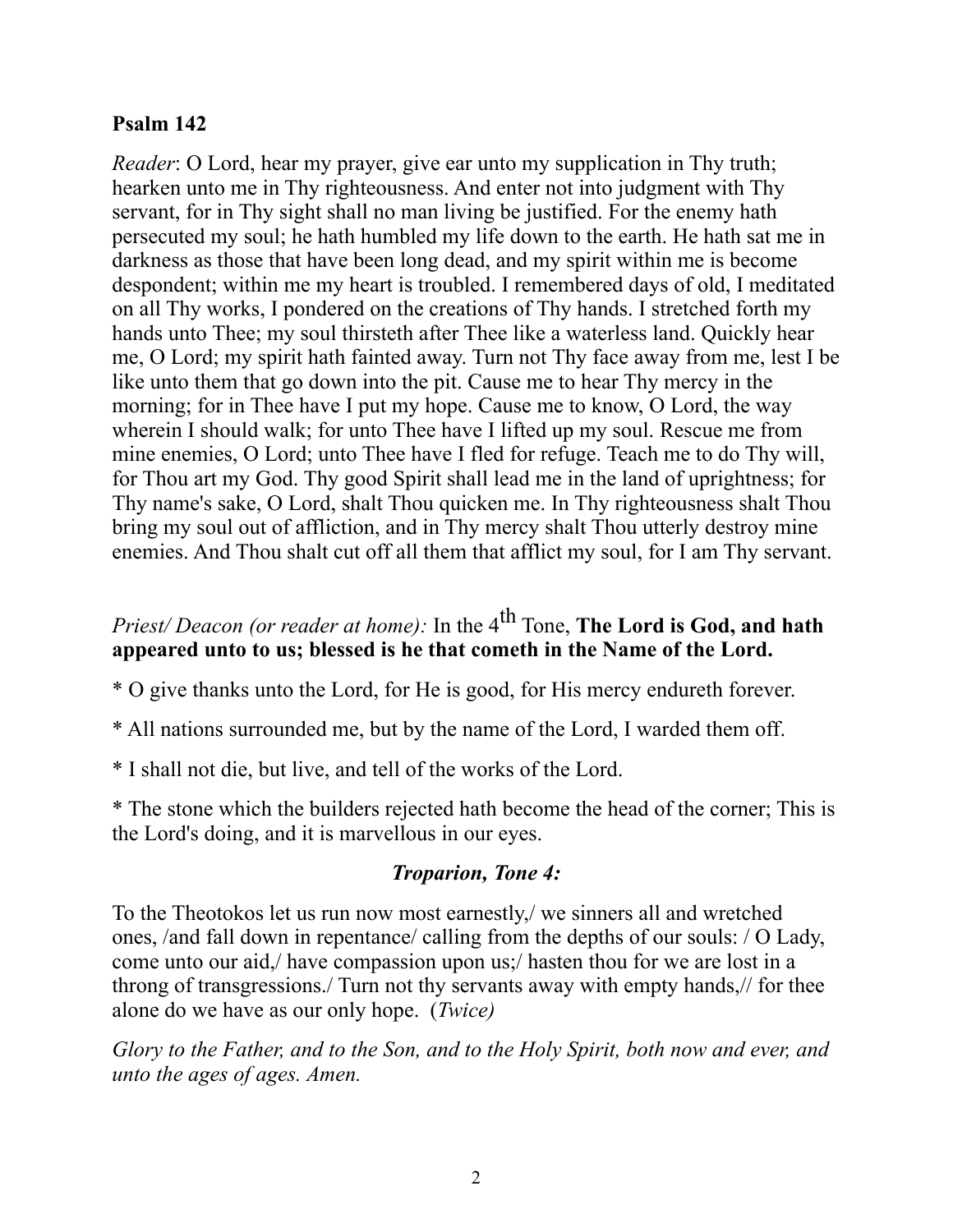Never, O Theotokos,/ will we cease to speak of thy powers, unworthy as we are. / For if thou didst not intercede in prayer, /who would have delivered us from so many dangers? / Who would have kept us free until now? / Let us never forsake thee, O Lady,// for thou dost ever save thy servants from all perils.

## **Psalm 50**

Have mercy on me, O God, according to Thy great mercy; and according to the multitude of Thy compassions blot out my transgression. Wash me thoroughly from mine iniquity, and cleanse me from my sin. For I know mine iniquity, and my sin is ever before me. Against Thee only have I sinned and done this evil before Thee, that Thou mightest be justified in Thy words, and prevail when Thou art judged. For behold, I was conceived in iniquities, and in sins did my mother bear me. For behold, Thou hast loved truth; the hidden and secret things of Thy wisdom hast Thou made manifest unto me. Thou shalt sprinkle me with hyssop, and I shall be made clean; Thou shalt wash me, and I shall be made whiter than snow. Thou shalt make me to hear joy and gladness; the bones that be humbled, they shall rejoice. Turn Thy face away from my sins, and blot out all mine iniquities. Create in me a clean heart, O God, and renew a right spirit within me. Cast me not away from Thy presence, and take not Thy Holy Spirit from me. Restore unto me the joy of Thy salvation, and with Thy governing Spirit establish me. I shall teach transgressors Thy ways, and the ungodly shall turn back unto Thee. Deliver me from blood-guiltiness, O God, Thou God of my salvation; my tongue shall rejoice in Thy righteousness. O Lord, Thou shalt open my lips, and my mouth shall declare Thy praise. For if Thou hadst desired sacrifice, I had given it; with wholeburnt offerings Thou shalt not be pleased. A sacrifice unto God is a broken spirit; a heart that is broken and humbled God will not despise. Do good, O Lord, in Thy good pleasure unto Sion, and let the walls of Jerusalem be builded. Then shalt Thou be pleased with a sacrifice of righteousness, with oblation and whole-burnt offerings. Then shall they offer bullocks upon Thine altar.

# **Canon, Eighth Tone**

# **ODE I**

*Irmos:* **Having passed through the water as on dry land, and having escaped the malice of the Egyptians, the Israelites cried aloud: Unto our God and Redeemer let us now sing.**

#### *Refrain: O most holy Theotokos, save us.*

Distressed by many temptations, I flee to thee, seeking salvation. O Mother of the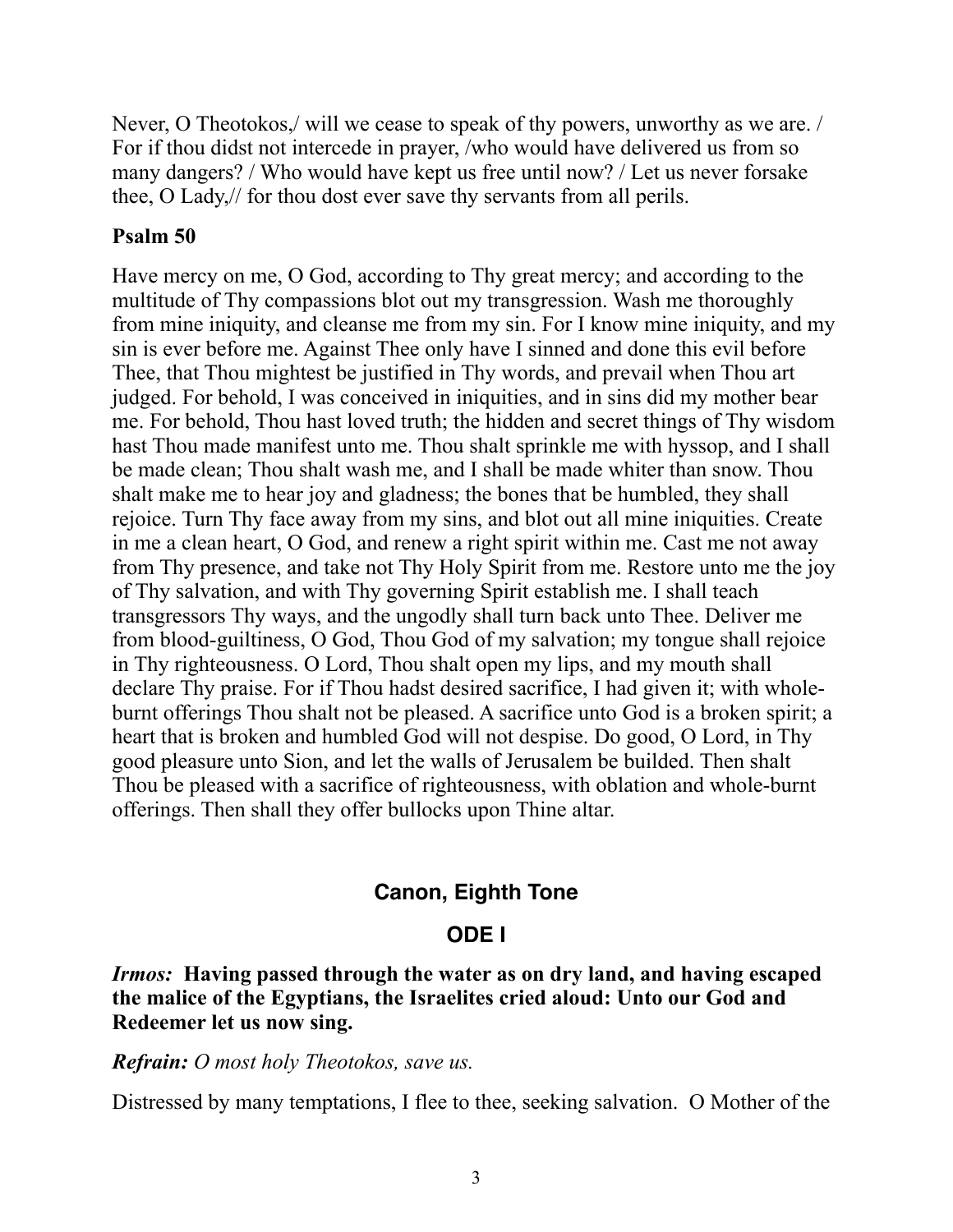Word, and Virgin, from ordeals and afflictions deliver me.

*O most holy Theotokos, save us.*

Outbursts of passions trouble me and fill my soul with great despondency. Calm it, O Maiden, by the peace of thy Son and God, O all-blameless one.

*Glory to the Father, and to the Son, and to the Holy Spirit.*

I implore thee who gavest birth to the Savior and God, O Virgin to deliver me from perils. For, fleeing now unto thee for refuge, I lift up both my soul and my reasoning.

# *Both now and ever, and unto the ages of ages. Amen.*

Ailing am I in body and soul, do thou vouchsafe me the divine visitation, and thy care, O thou who alone art the Mother of God, for thou art good and the Mother of the Good.

# **ODE III**

#### *Irmos:* **Of the vault of the heavens art Thou, O Lord, the Maker and Builder of the Church; do Thou establish in me love of Thee, O Summit of desire, O Support of the faithful, O only Lover of Mankind.**

#### *O most holy Theotokos, save us.*

I have chosen thee to be the protection and intercession of my life, O Virgin, Mother of God. Pilot me to thy haven, O author of blessings, O support of the faithful, O thou only all-lauded one.

*O most holy Theotokos, save us.*

I pray thee, O Virgin, to dispel the tumult of my soul and the storm of my grief; for thou, O Bride of God, hast given birth to Christ, the Prince of Peace, O only immaculate one.

# *Glory to the Father, and to the Son, and to the Holy Spirit.*

Since thou broughtest forth Him Who is the Benefactor and Cause of good, from the wealth of thy lovingkindness do thou pour forth on all; for thou canst do all things, since thou didst bear Christ, the One Who is mighty in power; for blessed of God art thou.

# *Both now and ever, and unto the ages of ages. Amen.*

I am tortured by grievous sicknesses and morbid passions: O Virgin, do thou help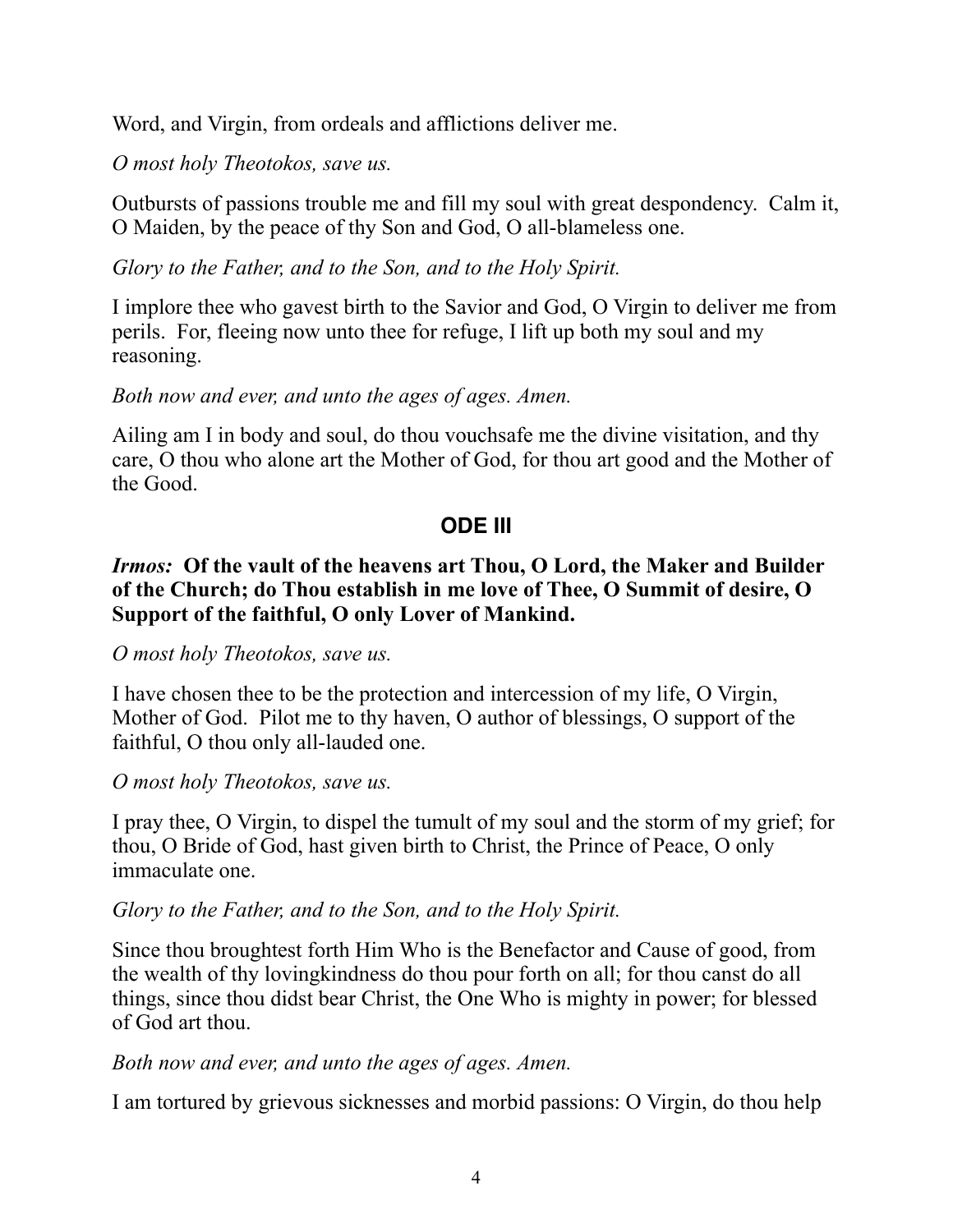me; for I know thee to be an inexhaustible treasury of unfailing healing, O allblameless one.

**Preserve and save, O Theotokos, thy servants from every danger; after God do all of us for refuge flee unto thee; a firm rampart art thou and our protection.**

**With thy good will, look on me, O all-hymned Theotokos; and behold my grievous illnesses, and heal the cause of my soul's sorrow.**

(Little Litany – "For Thou art our God…")

#### **Sessional Hymn, Second Tone:**

O fervent advocate, invincible battlement,/ fountain of mercy, and sheltering retreat for the world,/ earnestly we cry to thee:/ O Lady Theotokos,/ hasten thou, and save us from all imperilment;/ for thou alone art our speedy protectress.

# **ODE IV**

# *Irmos:* **I have heard, O Lord, of the mystery of Thy dispensation, and I came to knowledge of Thy works, and glorify Thy Divinity.**

*O most holy Theotokos, save us.*

The turmoil of my passions, and the storm of my sins do thou bestill, thou who gavest birth to the Lord and Pilot, O thou Bride of God.

*O most holy Theotokos, save us.*

O bestow, out of the abyss of thy compassion, on me thy supplicant; for thou didst give birth to the Kindhearted One and Savior of all that hymn thee.

*O most holy Theotokos, save us.*

While delighting in thy gifts, O spotless one, we sing a song of thanksgiving to thee, knowing thee to be the Mother of God.

*Glory to the Father, and to the Son, and to the Holy Spirit.*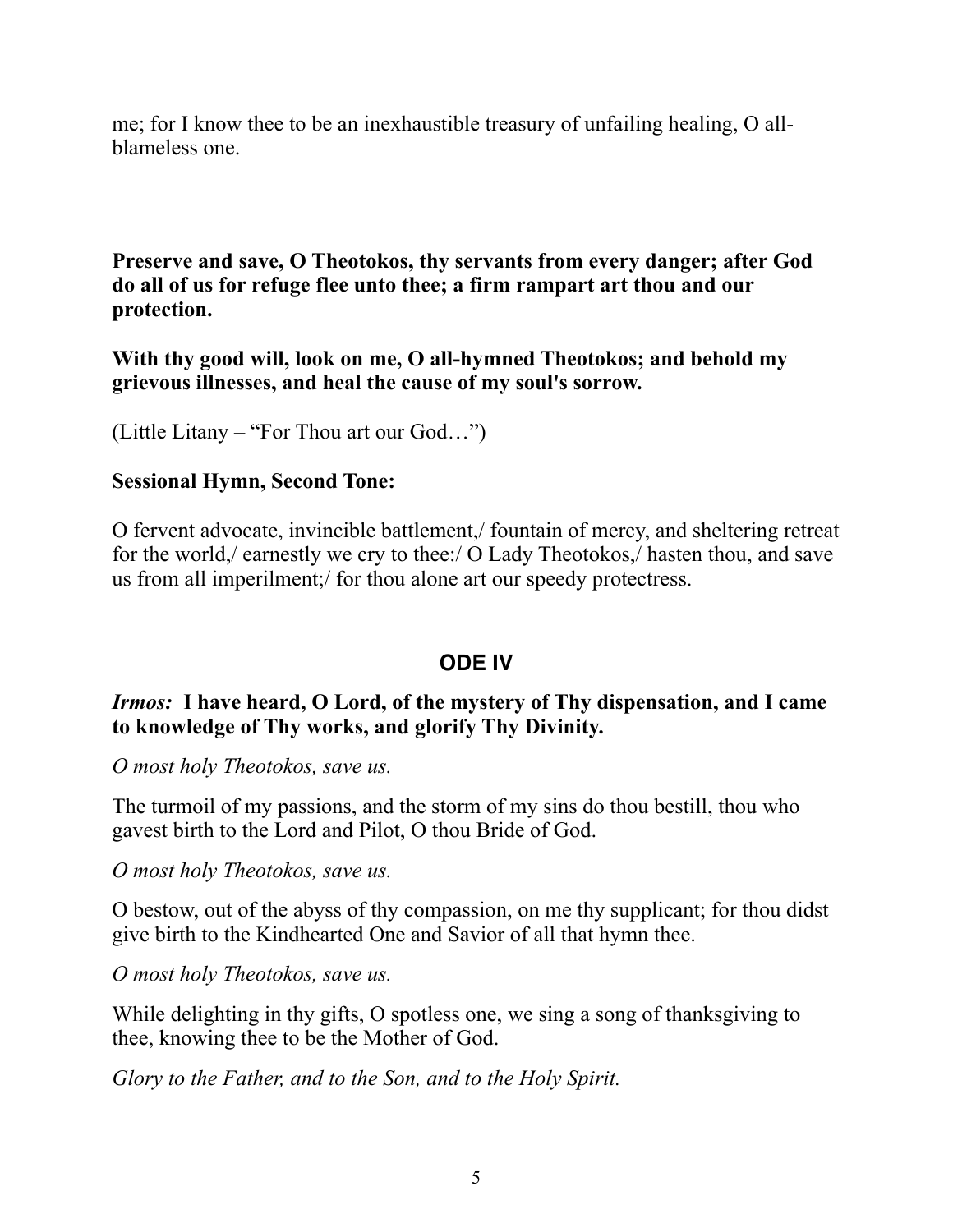As I lie on the bed of my pain and infirmity, do thou help me, as thou art a lover of goodness, O Theotokos, who alone art Ever-Virgin.

## *Both now and ever, and unto the ages of ages. Amen.*

Having thee as our staff and hope, and as our salvation's unshaken battlement, from all manner of adversity are we then redeemed, O thou all-lauded one.

# **ODE V**

#### *Irmos:* **Enlighten us by Thy commands, O Lord, and by Thy lofty arm bestow Thy peace upon us, O Lover of mankind.**

*O most holy Theotokos, save us.*

Fill my heart with gladness, O pure one, by giving me thine incorruptible joy, O thou who didst bear the Cause of gladness.

*O most holy Theotokos, save us.*

Deliver us from dangers, O pure Theotokos, who didst give birth to Eternal Redemption, and the Peace that doth pass all understanding.

*Glory to the Father, and to the Son, and to the Holy Spirit.*

Dispel the darkness of my sins, O Bride of God, by the radiance of thy splendor, for thou didst bear the Light Divine and Pre-eternal.

*Both now and ever, and unto the ages of ages. Amen.*

Heal, O pure one, the infirmity of my soul, when thou hast deemed me worthy of thy visitation, and grant me health by thine intercessions.

# **ODE VI**

*Irmos:* **I will pour out my prayer unto the Lord, and to Him will I proclaim my grief; for with evils my soul is filled, and my life unto Hades hath drawn nigh, and like Jonah I will pray: From corruption raise me up, O God.**

*O most holy Theotokos, save us.*

My nature, held by corruption and death, hath He saved from out of death and corruption; for unto death He Himself hath submitted. Wherefore, O Virgin, do thou intercede with Him Who is thy Lord and Son, to deliver me from enemies' wickedness.

*O most holy Theotokos, save us.*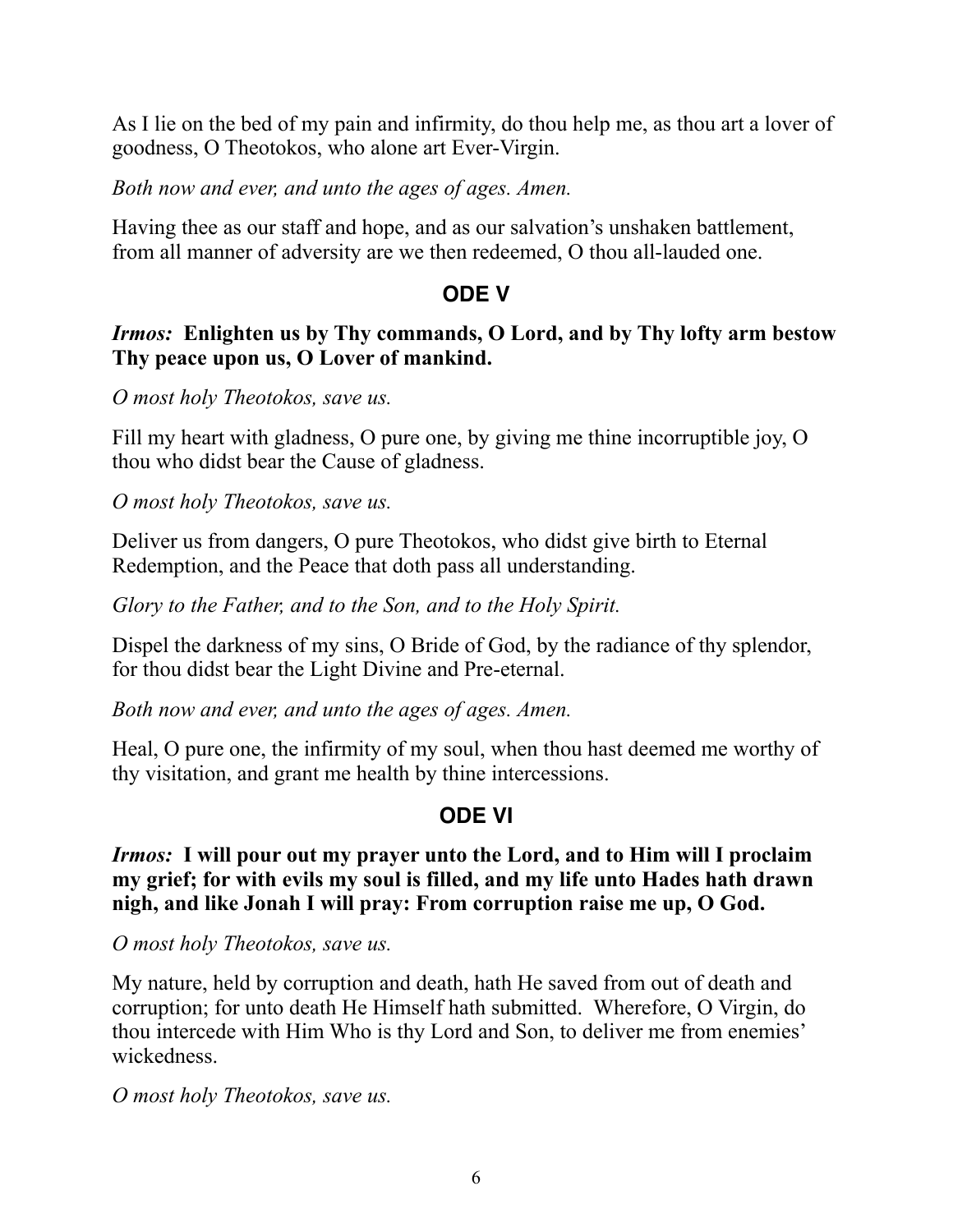I know thee as the protection of my life, and most safe fortification, O Virgin; disperse the horde of temptations, and drive away demonic vexation; unceasingly I pray to thee: From corruption of passions deliver me.

#### *Glory to the Father, and to the Son, and to the Holy Spirit.*

We have acquired thee as a wall of refuge, and the perfect salvation of our souls, and a relief in afflictions, O Maiden, and we ever rejoice in thy light. O Sovereign Lady, do thou also now save us from passions and dangers.

#### *Both now and ever, and unto the ages of ages. Amen.*

Bedridden, I lie supine with sickness now, and there is no healing for my flesh; but to thee, O good one who gavest birth to God and the Savior of the world and the Healer of infirmities, I pray: From corruption of illness raise me up.

**Preserve and save, O Theotokos, thy servants from every danger; after God do all of us for refuge flee unto thee; a firm rampart art thou and our protection.**

#### **With thy good will, look on me, O all-hymned Theotokos; and behold my grievous illnesses, and heal the cause of my soul's sorrow.**

(Little Litany – "For Thou art the King of Peace…" 12 "Lord have mercy"s if doing this at home)

*Priest/Deacon:* Let us attend! Wisdom! The Prokeimenon in the 1<sup>st</sup> Tone:

I shall commemorate thy name/ in every generation and generation.

*Stichos:* My heart hath poured forth a good word. I speak of my works unto the King.

*Priest:* And that we may be vouchsafed to hear the holy Gospel, let us pray to the Lord God.

*Choir:* Lord, have mercy. (3)

*Priest:* Wisdom. Aright. Let us hear the Holy Gospel. Peace be unto all.

*Choir:* And to thy spirit.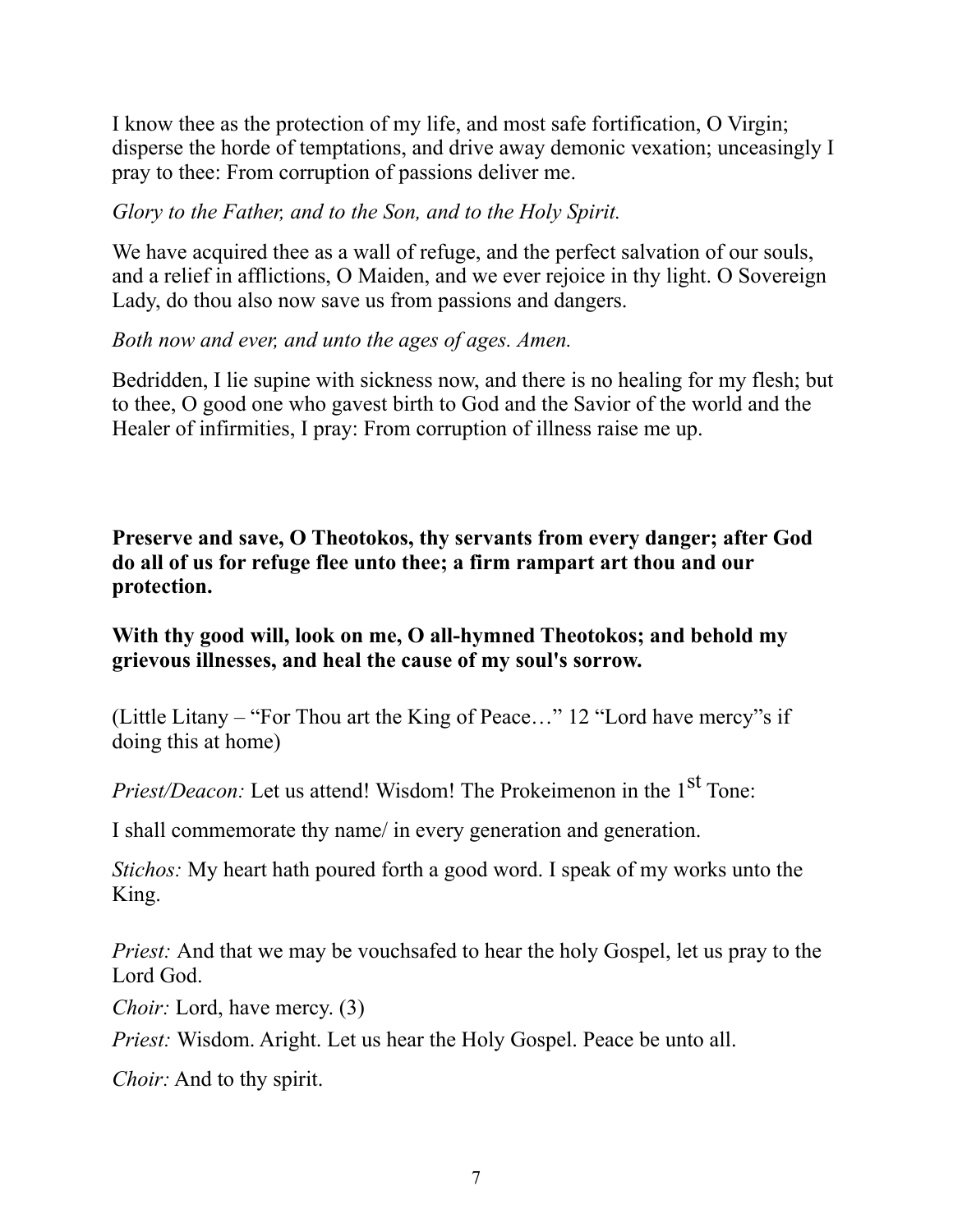*Priest:* The reading is from the Holy Gospel according to Saint Luke.

*Choir:* Glory to Thee, O Lord, glory to Thee.

*Priest:* Let us attend.

(Luke 1:39-49; 56)

In those days Mary arose, and went into the hill country with haste, into a city of Judah; And entered into the house of Zacharias, and saluted Elisabeth. And it came to pass, that, when Elisabeth heard the salutation of Mary, the babe leaped in her womb; and Elisabeth was filled with the Holy Ghost: And she spake out with a loud voice, and said, Blessed *art* thou among women, and blessed *is* the fruit of thy womb. And whence *is* this to me, that the mother of my Lord should come to me? For, lo, as soon as the voice of thy salutation sounded in mine ears, the babe leaped in my womb for joy. And blessed *is* she that believed: for there shall be a performance of those things which were told her from the Lord. And Mary said, "My soul doth magnify the Lord, And my spirit hath rejoiced in God my Saviour. For he hath regarded the low estate of his handmaiden: for, behold, from henceforth all generations shall call me blessed. For he that is mighty hath done to me great things; and holy *is* his name." And Mary abode with her about three months, and returned to her own house.

*Choir:* Glory to Thee, O Lord, glory to Thee.

# **Kontakion, Sixth Tone:**

O protection of Christians/ that cannot be put to shame,/ O mediation unto the creator unfailing, /disdain not the suppliant voices of sinners,/ but be thou quick, O good one,/ to help us who in faith cry unto thee; /hasten to intercession and speed thou to make supplication,// thou who dost ever protect, O Theotokos, them that honor thee.

# **Sticheron, same tone:**

Entrust me not to human protection, /O most holy Lady,/ but receive the supplication of thy servant;/ for sorrow hath fettered me,/ I cannot endure the demon's darts;/ a shelter have I not,/ neither place to run, I the wretched one;/ always I am fleeing and no consolation have I but thee,/ O Sovereign Lady of creation,/ hope and protection of the faithful;/ turn not away from my supplication,// do that which will profit me.

# **ODE VII**

# *Irmos:* **Having gone down to Babylon from Judea, the Children of old by their**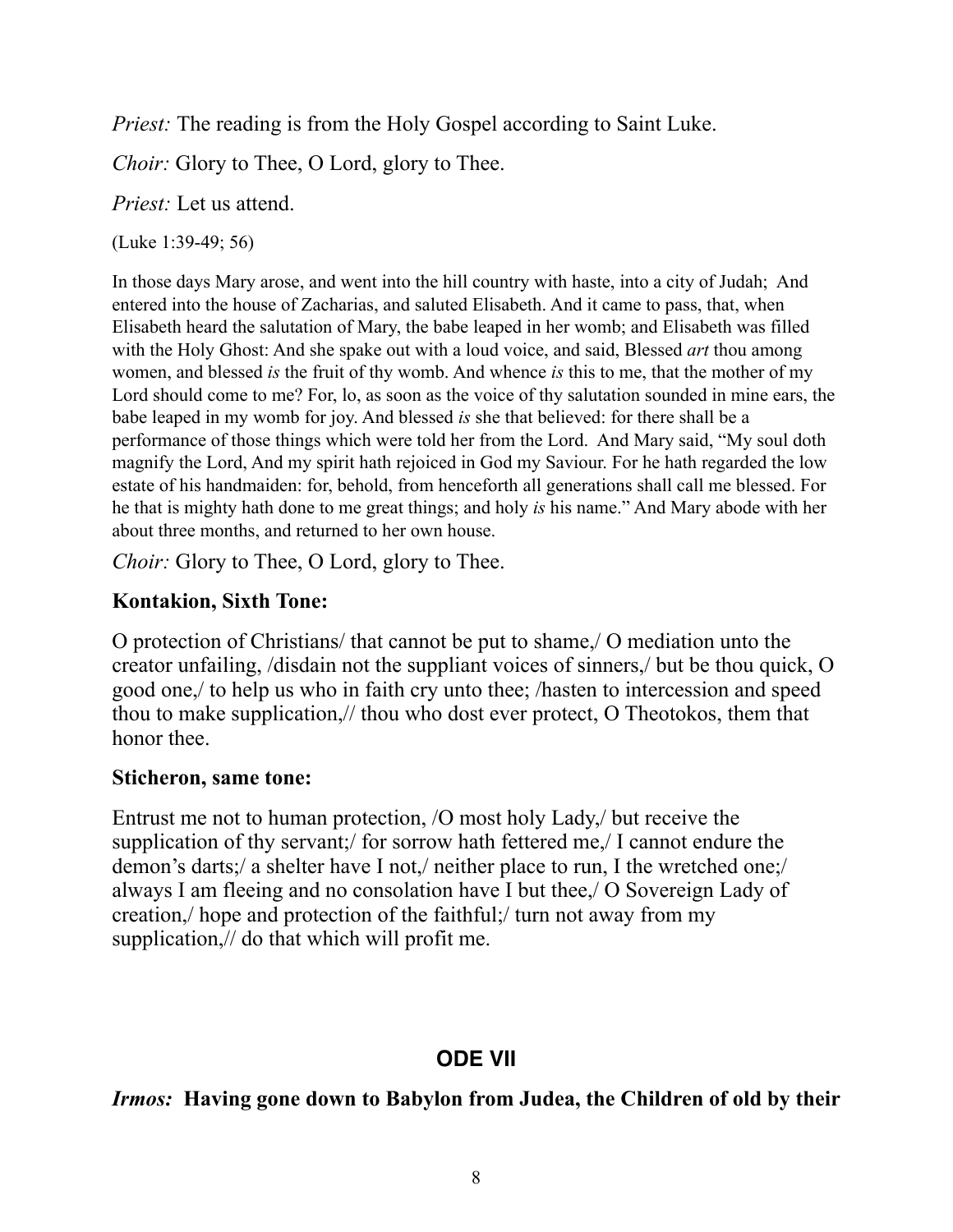## **faith in the Trinity trod down the flame of the furnace while chanting: O God of our fathers, blessed art Thou.**

#### *O most holy Theotokos, save us.*

Having willed to accomplish our salvation, O Savior, Thou didst dwell in the womb of the Virgin, and didst show her to the world as the mediatress; O God of our fathers, blessed art Thou.

#### *O most holy Theotokos, save us.*

The Dispenser of mercy, Whom thou didst bear, O pure Mother, do thou implore to deliver from transgressions and defilements of the soul, those who with faith cry out: O God of our fathers, blessed art Thou.

#### *Glory to the Father, and to the Son, and to the Holy Spirit.*

A treasury of salvation, and a fountain of incorruption is she who gave Thee birth; a tower of safety, and a door of repentance hast Thou proved her to them that shout: O God of our fathers, blessed art Thou.

#### *Both now and ever, and unto the ages of ages. Amen.*

For weakness of body and sickness of soul, O Theotokos, do thou vouchsafe healing to those who with love draw near to thy protection, O Virgin, who for us gavest birth to Christ the Savior.

# **ODE VIII**

#### *Irmos:* **The King of Heaven, Whom hosts of angels hymn, praise ye and supremely exalt unto all ages.**

*O most holy Theotokos, save us.*

Disdain not those who need thy help, O Virgin, and who hymn and supremely exalt thee unto the ages.

*O most holy Theotokos, save us.*

Thou healest the infirmity of my soul and the pains of my body, O Virgin, that I may glorify thee, O pure one, unto the ages.

*Glory to the Father, and to the Son, and to the Holy Spirit.*

Thou pourest forth a wealth of healing, on those who with faith hymn thee, O Virgin, and who supremely exalt thine ineffable Offspring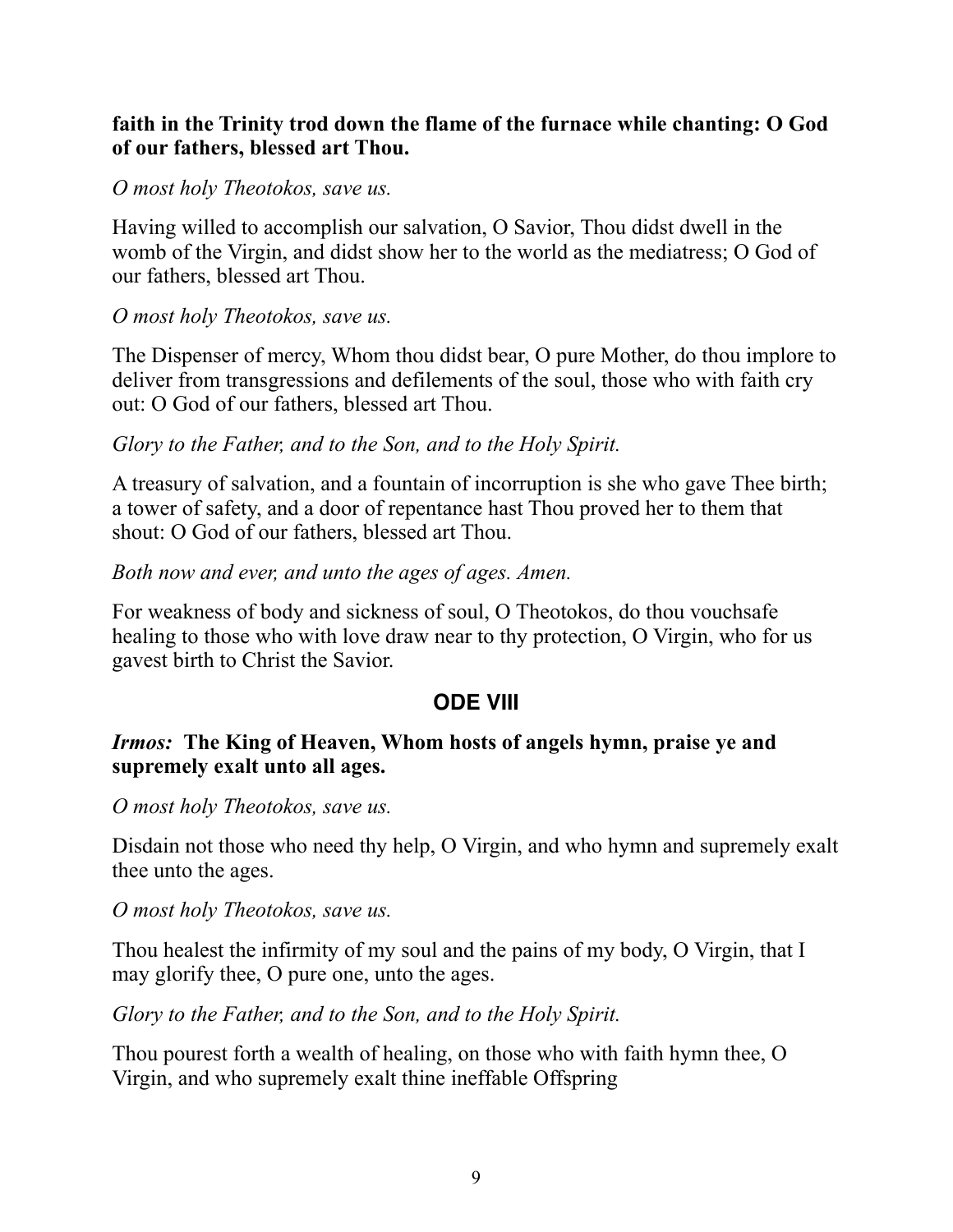*Both now and ever, and unto the ages of ages. Amen.*

Thou drivest away the assaults of temptations, and the attacks of the passions, O Virgin; wherefore do we hymn thee unto all ages.

# **ODE IX**

#### *Irmos:* **Truly we confess thee to be the Theotokos, we who through thee have been saved, O pure Virgin; with the bodiless choirs, thee do we magnify.**

*O most holy Theotokos, save us.*

Turn not away from the torrent of my tears, O Virgin, thou who didst give birth to Christ, Who doth wipe away all tears from every face.

*O most holy Theotokos, save us.*

Fill my heart with joy, O Virgin, thou who didst receive the fullness of joy, and didst banish the grief of sin.

*O most holy Theotokos, save us.*

Be the haven and protection, and a wall unshaken, a refuge and shelter, and the gladness, O Virgin, of those who flee unto thee.

*Glory to the Father, and to the Son, and to the Holy Spirit.*

Illumine with the rays of thy light, O Virgin, those who piously confess thee to be the Theotokos, and do thou banish away all darkness of ignorance.

*Both now and ever, and unto the ages of ages. Amen.*

In a place of affliction and infirmity/ am I brought low; O Virgin, do thou heal me,// transforming mine illness into healthfulness.

# **After the Ninth Ode:**

It is truly meet to bless thee, O Theotokos, ever-blessed and most pure, and the Mother of our God. More honourable than the cherubim, and more glorious beyond compare than the seraphim. Without corruption thou gavest birth to God the Word, true Theotokos we magnify thee!

----------------------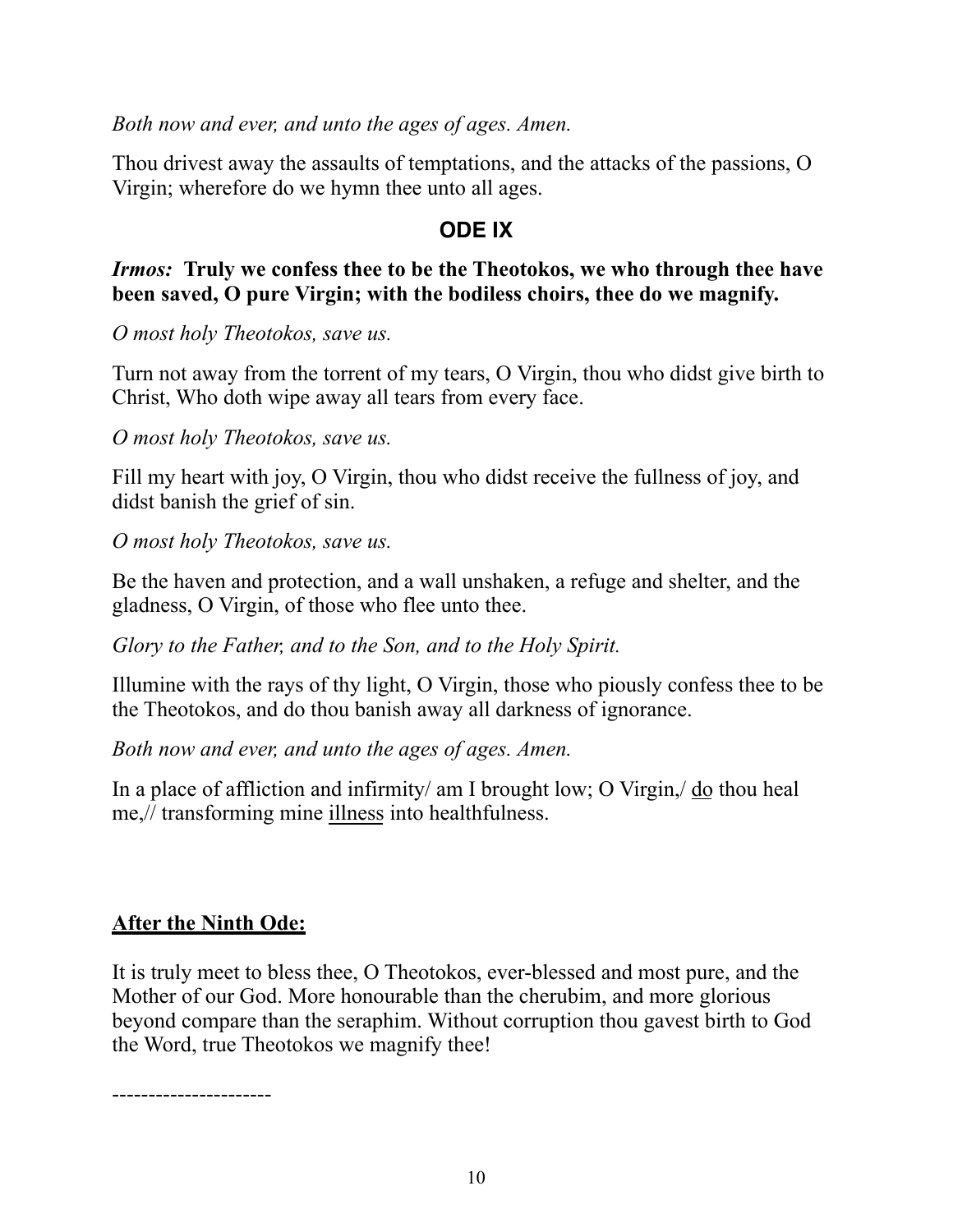# *(Tone 2 - Special Melody "O House of Ephratha")*

Higher than the heavens above art thou, and thou art much purer than the radiance of the sun; for thou hast redeemed us out of the curse that held us, O Mistress of creation, with hymns we honour thee.

From the great abundance of all my sins, ill am I in body, ailing also am I in soul. I have thee as refuge; do thou therefore help me, O hope of all the hopeless, thou who art full of grace.

O Lady and Mother of Christ our God, receive supplication from us wretches who beg of thee, entreat the One Who saves us, the One Who was born of thee; O Mistress of creation, intercede for us.

Now we chant with eagerness to thee, with this ode most joyful, all-hymned Mother of Christ our God; together with the Baptist and all the saintly choirs, beseech, O Theotokos, that we find clemency.

Speechless be the lips of the impious, who refuse to reverence thy revered icon which is known, by the name Directress, and which hath been depicted, for us by the Apostle, Luke the Evangelist.

O all ye arrays of Angelic Hosts, with the holy Baptist, the Apostles' twelvenumbered band, all the Saints together, as well as God's Birthgiver, we seek thine intercession, for our deliverance.

Holy God! Holy Mighty! Holy Immortal! Have mercy on us. (3x)

Glory to the Father, and to the Son, and to the Holy Spirit, now and ever and unto ages of ages. Amen.

O Most Holy Trinity have mercy on us, O Lord blot out our sins, O Master pardon our iniquities, O Holy One visit and heal our infirmities for Thy name sake.

Lord have mercy, Lord have mercy, Lord have mercy

Glory to the Father, and to the Son, and to the Holy Spirit, now and ever and unto ages of ages. Amen.

Our Father, who art in heaven, hallowed be Thy name,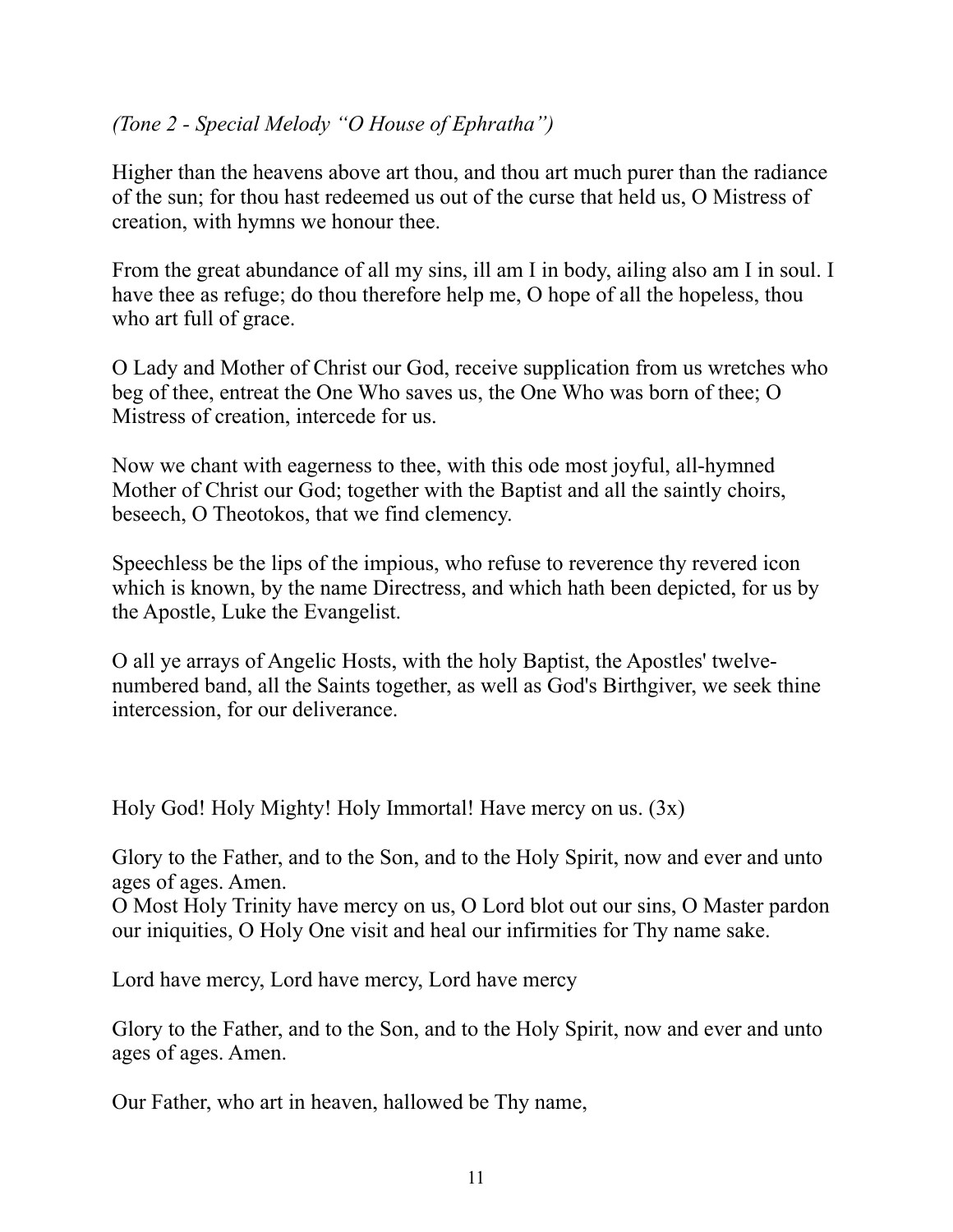Thy kingdom come, Thy will be done on earth as it is in heaven. Give us this day our daily bread, and forgive us our debts as we forgive our debtors,

And lead us not into temptation, but deliver us from the evil one. Amen

# **Troparion, Tone 4:**

To the Theotokos let us run now most earnestly,/ we sinners all and wretched ones, /and fall down in repentance/ calling from the depths of our souls: / O Lady, come unto our aid, /have compassion upon us; /hasten thou for we are lost in a throng of transgressions./ Turn not thy servants away with empty hands, //for thee alone do we have as our only hope.

# **Augmented Litany:**

*Priest:* Have mercy on us, O God, according to Thy great mercy, we pray to Thee, hearken and have mercy.

Lord, have mercy. (3)

*Priest:* Again we pray for all pious, Orthodox Christians.

Lord, have mercy. (3)

*Priest:* Again we pray for our Metropolitan (Name), our Bishop (Name), and for all our brotherhood in Christ.

Lord, have mercy. (3)

*Priest:* Again we pray for mercy, life, peace, health, salvation, visitation, pardon and remission of the sins of the servants of God, all pious and Orthodox Christians who dwell and sojourn in this city, the parishioners and benefactors of this holy temple, and all that serve, chant, labour and gather herein; and for the servants of God (Names), and for the forgiveness of their every transgression, both voluntary and involuntary.

```
Lord, have mercy. (3)
```
*Priest:* Hearken unto us, O God our Saviour, Thou hope of all the ends of the earth, and of those that be far off upon the sea, and be merciful, be merciful O Master regarding our sins and have mercy on us.

For a merciful God art Thou and the lover of mankind, and unto Thee do we send up glory, to the Father and to the Son and to the Spirit, now and ever, and unto the ages of ages.

Amen.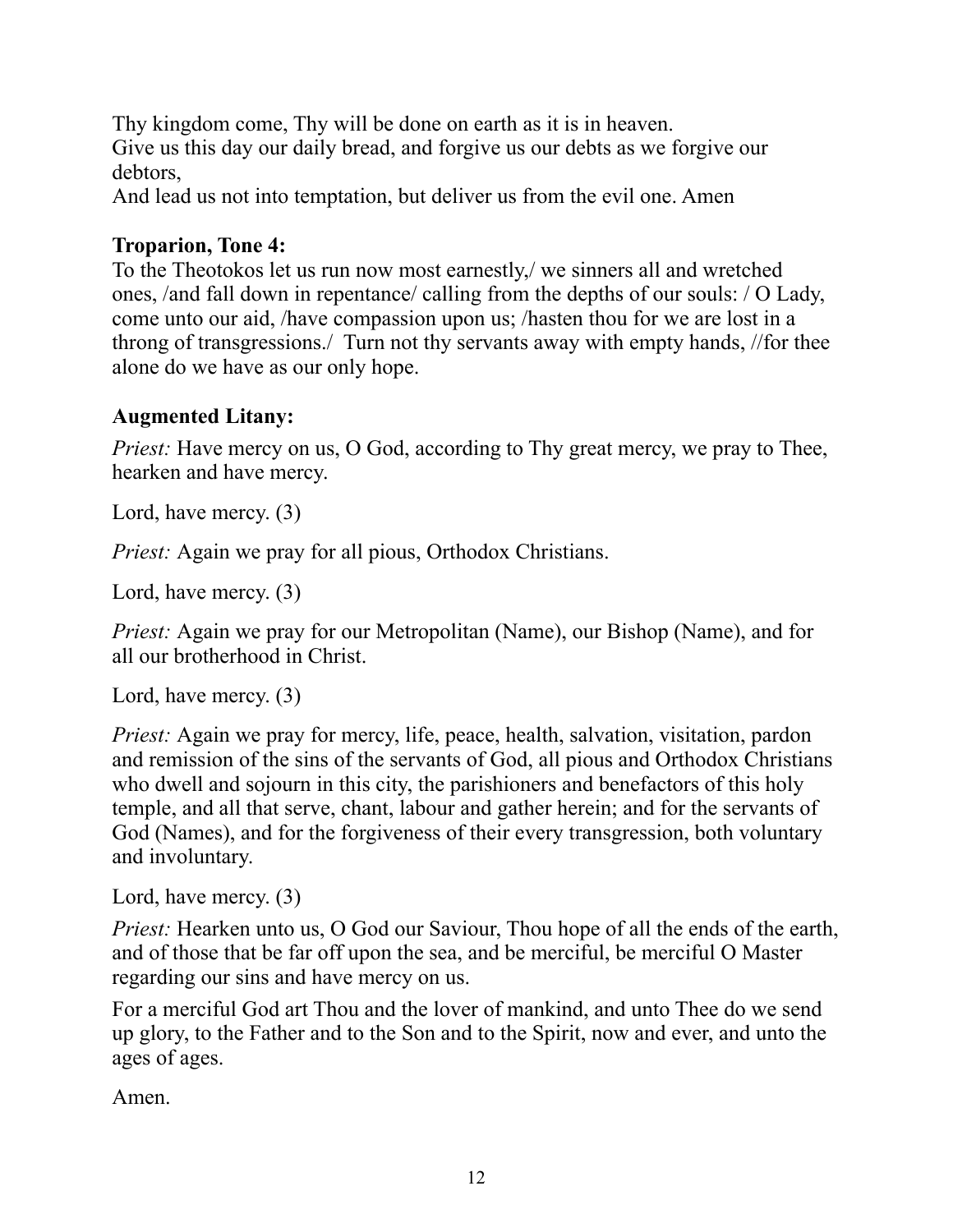*(Reader at home: Lord have mercy - x12 or say a prayer for the people on your prayer list)*

# **Prayer to the Most Holy Theotokos: (sung)**

O my most blessed Queen,/ O Theotokos my hope,/ guardian of orphans,/ intercessor for strangers,/ joy of the sorrowful,/ protectress of the wronged:/ thou seest my misfortune,/ thou seest mine affliction;/ help me, for I am weak;/ feed me, for I am a stranger./ Thou knowest mine offence:/ absolve it as thou wilt./ for I have no other help beside Thee, no other intercessor, nor good consoler, except thee,/ O Mother of God./ Do thou preserve and protect me// unto the ages of ages. Amen.

*Priest:* Wisdom! Most Holy Theotokos… *(Usual Dismissal)*

*Choir/Reader at home:* More honourable than the Cherubim, and beyond compare more glorious than the Seraphim, thee who without corruption gavest birth to God the Word, true Theotokos, we magnify thee.

*Priest: Glory to Thee our God, Glory to Thee.*

*Choir/Reader at home:* Glory to the Father, and to the Son, and to the Holy Spirit, now and ever and unto ages of ages, Amen.

Lord have mercy, Lord have mercy, Lord have mercy, *(Choir: Father bless)*

*(Reader at home):* Bless O Lord. Through the prayers of our Holy fathers, O Lord Jesus Christ have mercy on us, Amen.

*After the conclusion of the service, as we venerate the icon we sing (Byzantine melody or Kievan Stichera Tone 3):*

**O ye Apostles from afar, being now gathered together, here in the garden of Gethsemane, lay my body in burial; and Thou, my Son and my God, receive thou my spirit.**

**Thou art the sweetness of Angels, the gladness of us afflicted ones, and the protectress of Christians, O Virgin Mother of our Lord; be thou my helper**